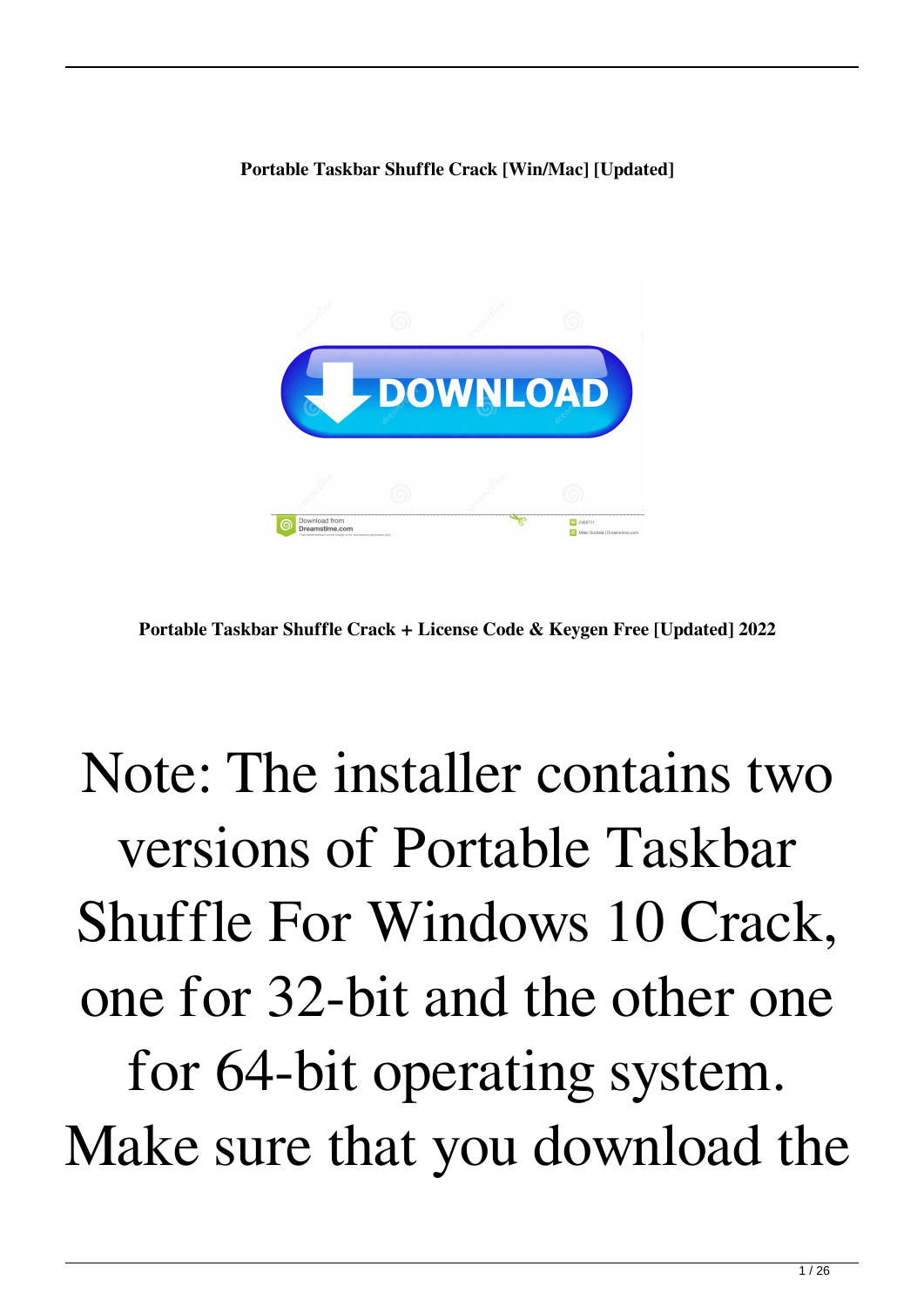correct version of the installer. Even if you can't resist the urge to poke around the vast world of applications, there's never any harm in doing it. The best way to test an app is to install it, then just see how it works. Sometimes, you'll even find that a very bad application has a good feature, while you'll find a completely bad program with an amazing feature.Q: How to make a comma separate using python? I'm trying to write a program that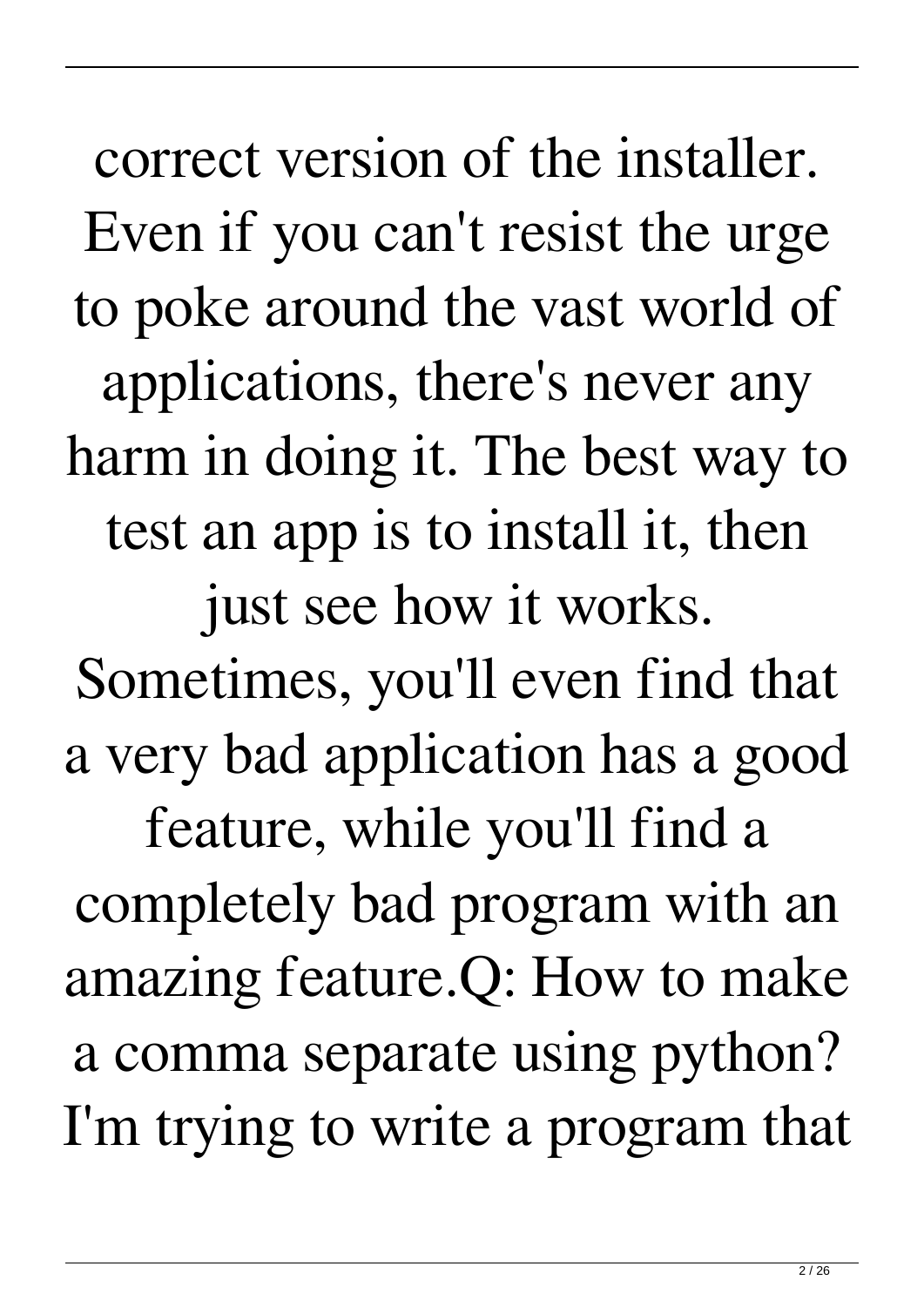will read a list of numbers, calculate their average, and print out the average, separated by commas (,) I have the first part of the program working. I would like to have the output show 3.16,4.12,4.13,3.93,2.15,3.29 I don't know what I'm doing wrong... Current code: average = sum(float(x) for x in numbers) / len(numbers) print average A: Change the print statement to: print ", ".join(str(float(x) for x in numbers)  $+$  ",") The float(x)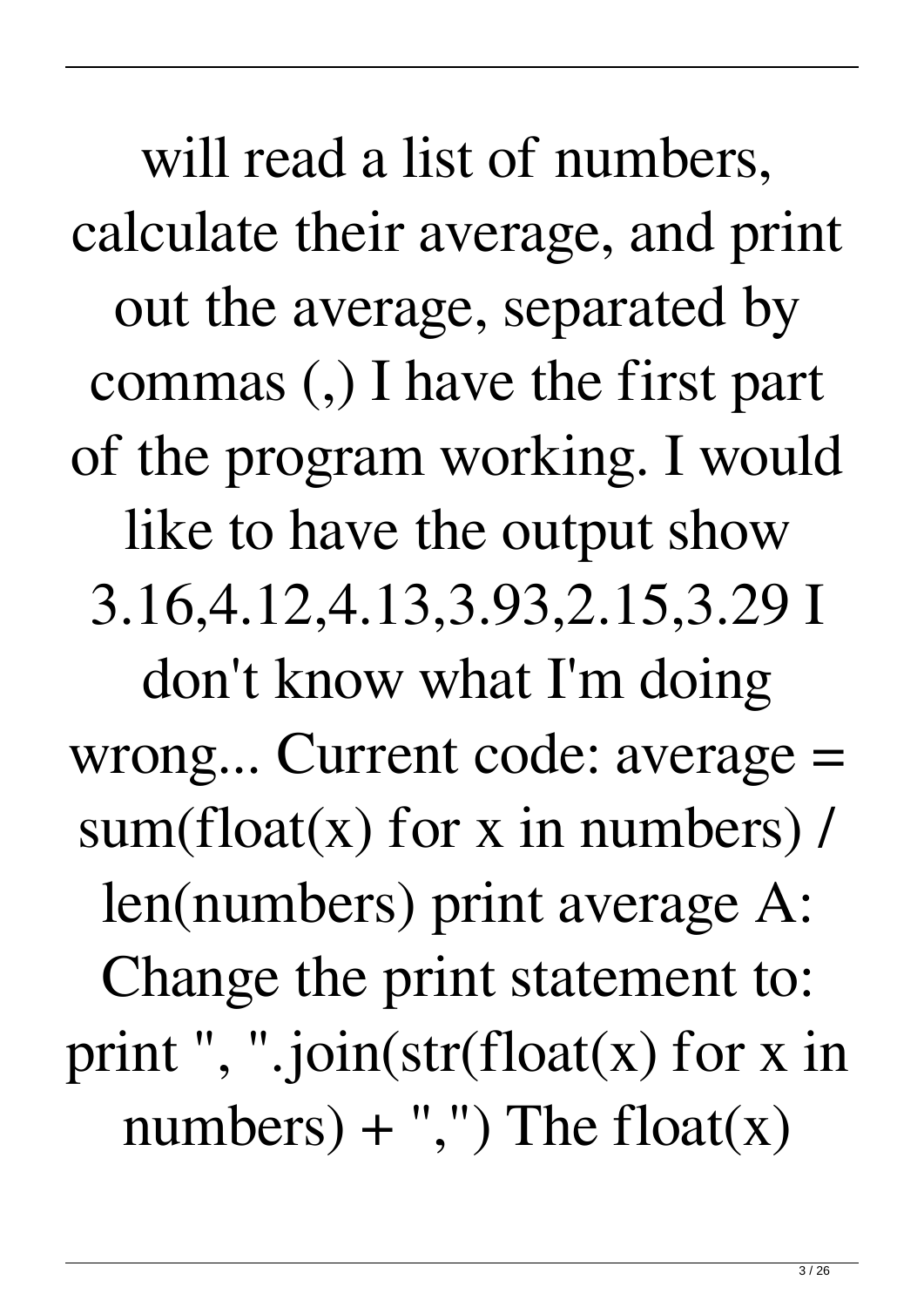should be float $(x)$  instead of x, because list comprehension returns a list of the float and cast to str. Edit: You can use the following to find the average: sum(float(x) for x in numbers) / len(numbers) Or, to print the average: print ",".join(str(float(x) for x in numbers)  $+$  ",") Here, comma is represented by the character, so it's the joining character. A: You can use the python string module to do this fairly simply: numbers =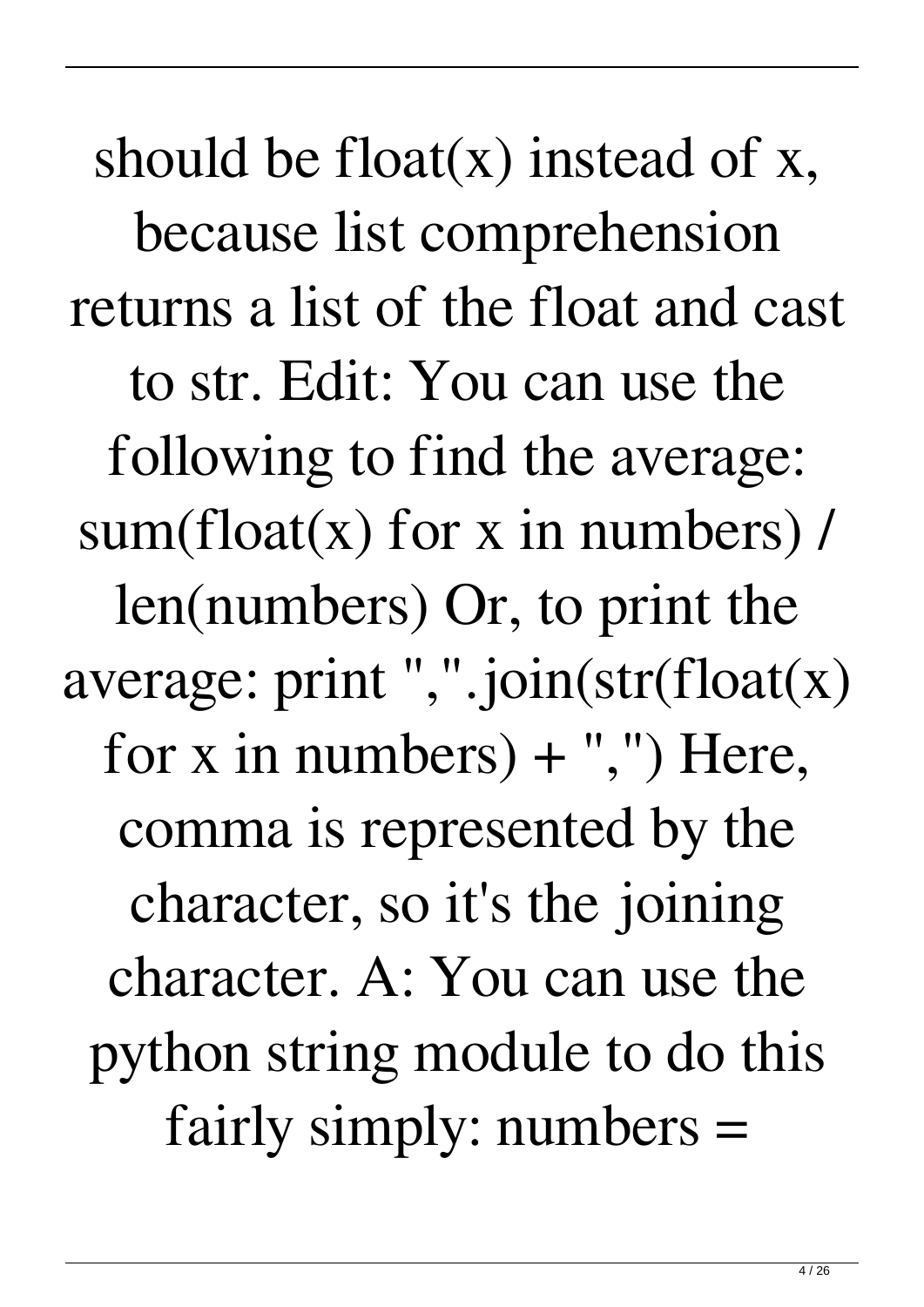[3.16,4.12,4.13,3.93,2.15,3.29] output = ", ".join( $[str(float(x) for$  $x$  in numbers]) + ",") # 3.16,4.12,4.13,3.93,2.15,3.29 Q: Processing the results from a GLM through the t

**Portable Taskbar Shuffle Crack + Download [Updated]**

Keyboard Macro Definition and Reference (Free) is a freeware application for Windows that may be used in order to create different types of keyboard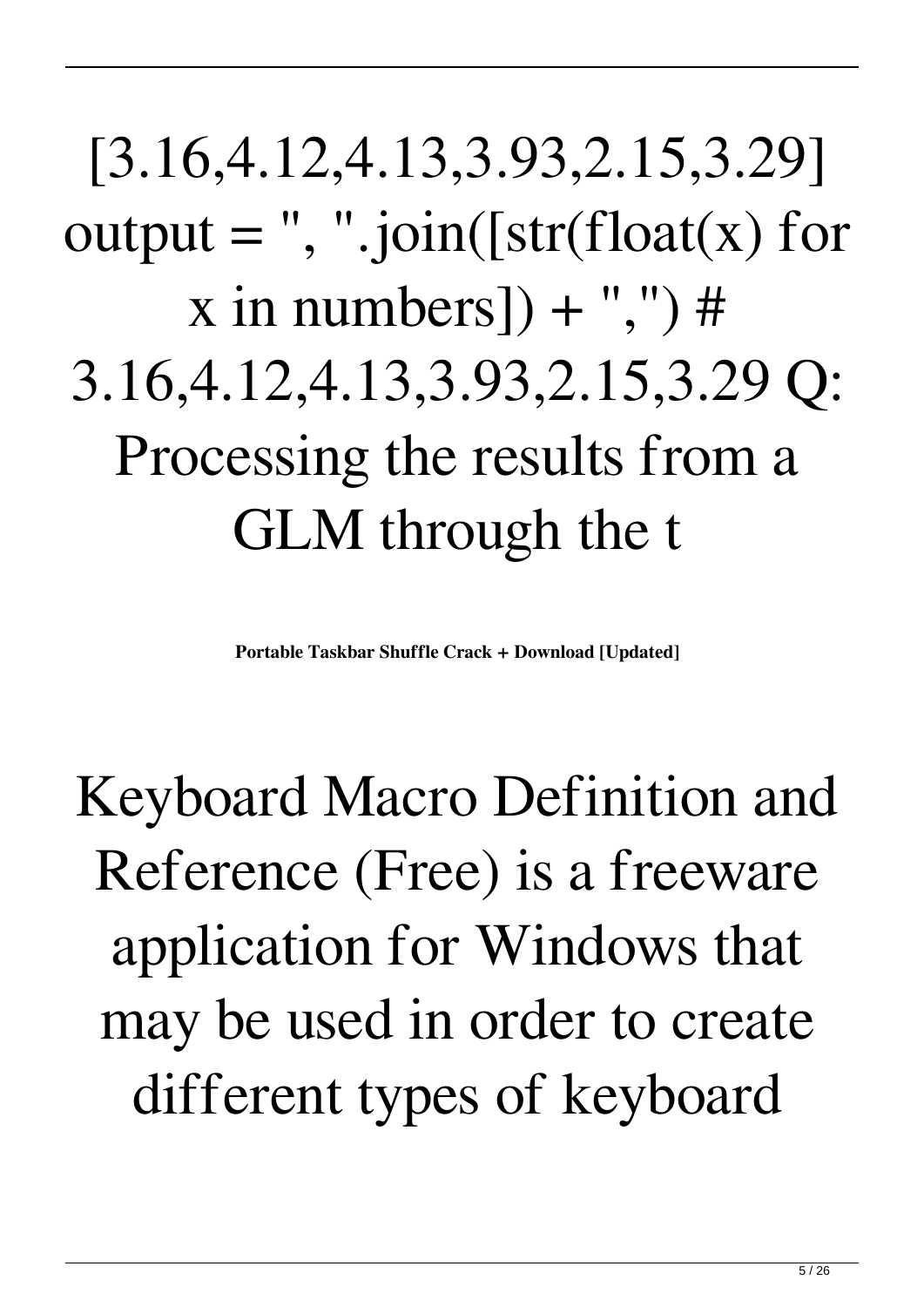shortcuts to perform certain actions. The app creates macros that can be recalled quickly and easily by pressing a defined key combination. The first time you launch it you can set up a predefined configuration for you, but you can also create your own with ease. Dragging and dropping items around in the window or on the Toolbar is the only action that this app supports. KEYMACRO has a few different configuration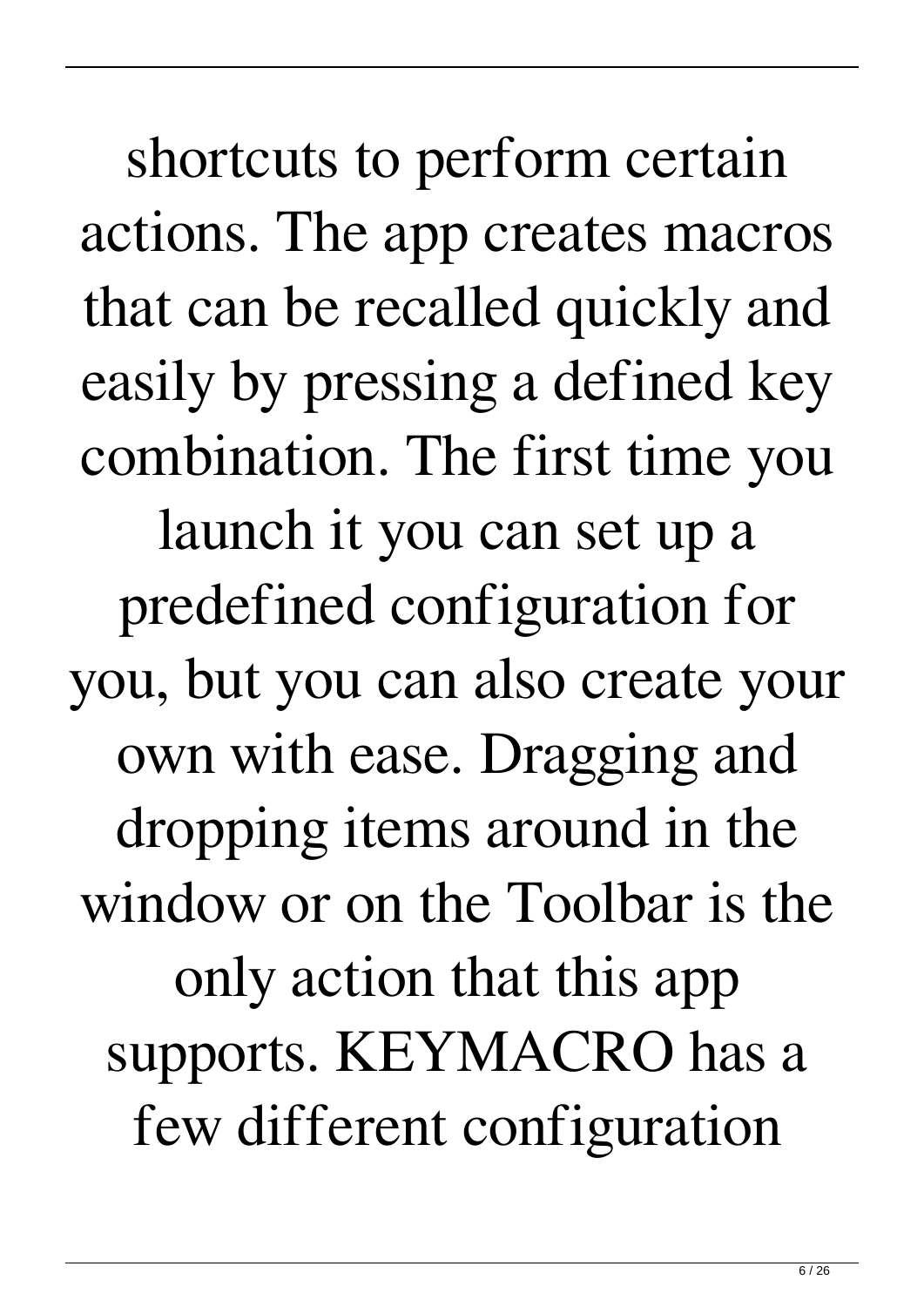options too. You can assign keystrokes to different windows, and you can even create hotkeys for moving items in the taskbar and rearranging them. Other than that, it's all about your preferences and the app supports a lot of different methods to make sure you can define and define your favorite shortcuts. Despite being a freeware application, the interface is really nice and easy to use. The users also have the possibility to learn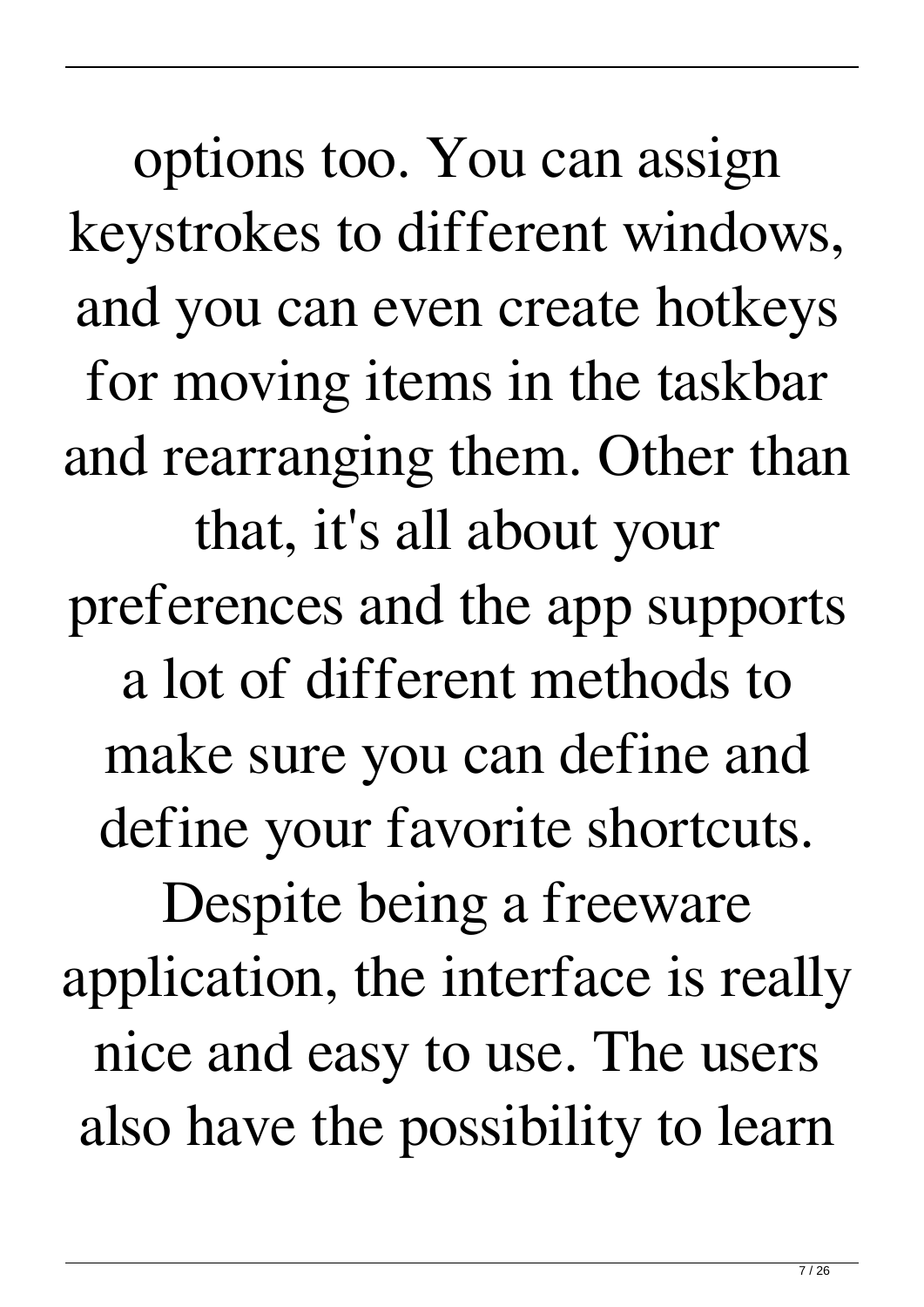how to use the app with a simple tutorial, so you don't need to waste your time trying to figure things out. What's more, the included Help file and the Keymacro Commander are both very helpful as they cover every method supported by this software. KEYMACRO is a freeware app that can be used to create keyboard shortcuts to perform various actions on your computer. It's not the most sophisticated app out there, but it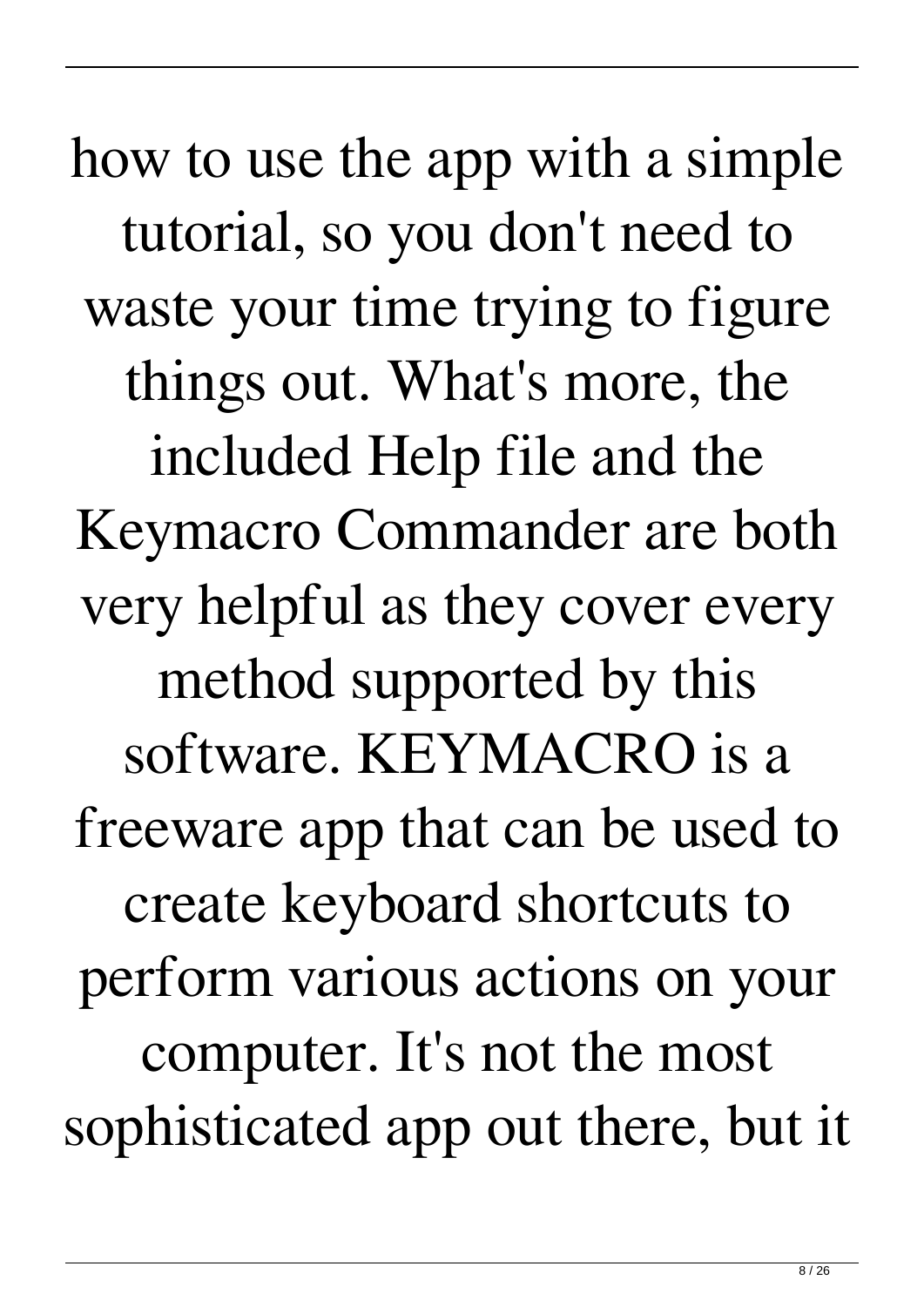does the job in a simple way and you'll soon become accustomed to using it. It's a product that can be really helpful if you're looking for a simple way to create and manage keyboard shortcuts, but it may also be too simple for you and require more attention and effort. Stardock File Explorer Description: File Explorer for Windows (Free) is a freeware file manager application that may be used to access all kinds of folders,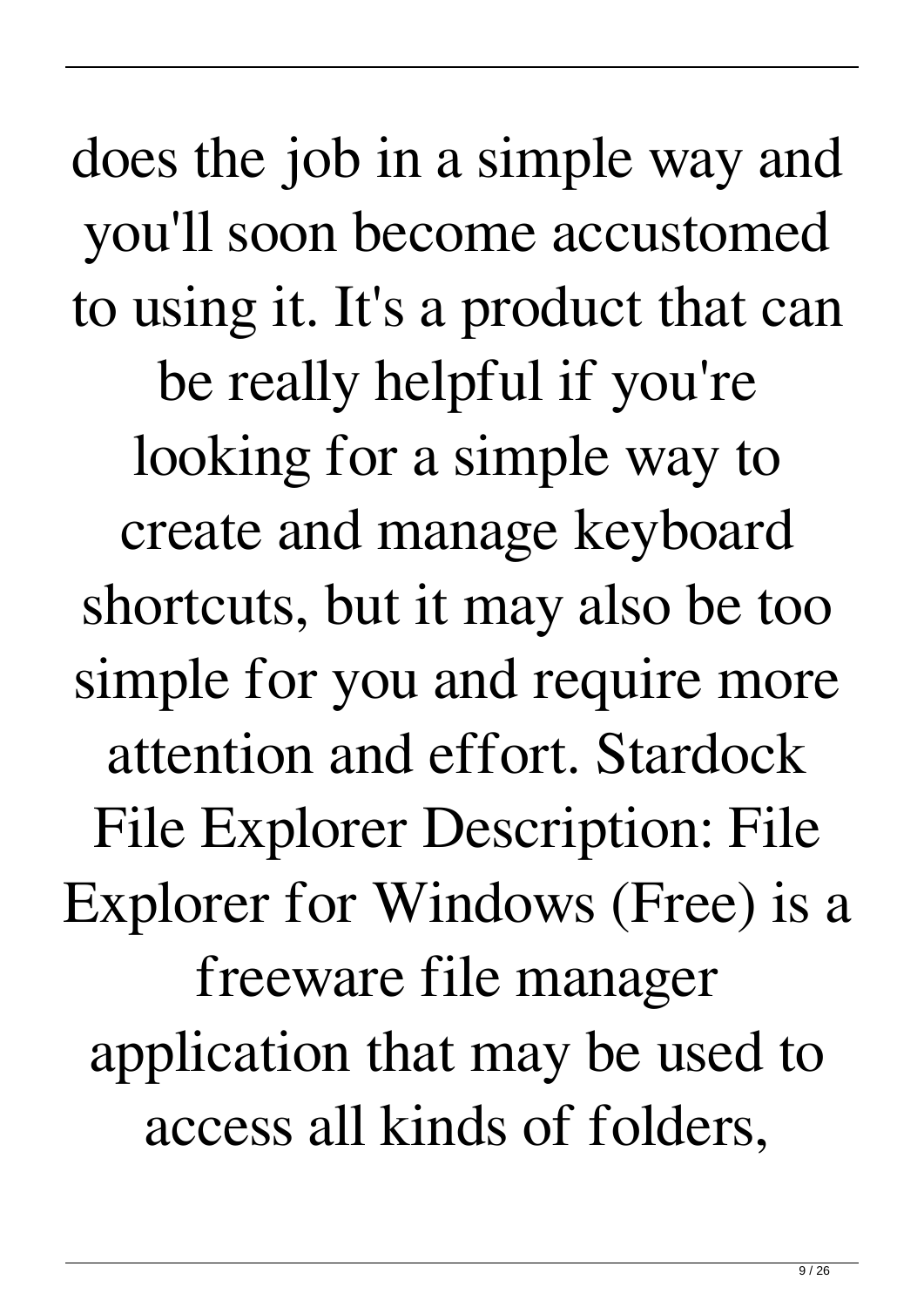including drives and other volumes. The users have the possibility to perform operations on both folders and files with this app, but they can also specify shortcuts for commonly used operations and even create their own. Opening files and folders, copying, moving, removing, copying, or creating shortcuts for a folder, for example, can all be performed using this app. There are also some features that don't come as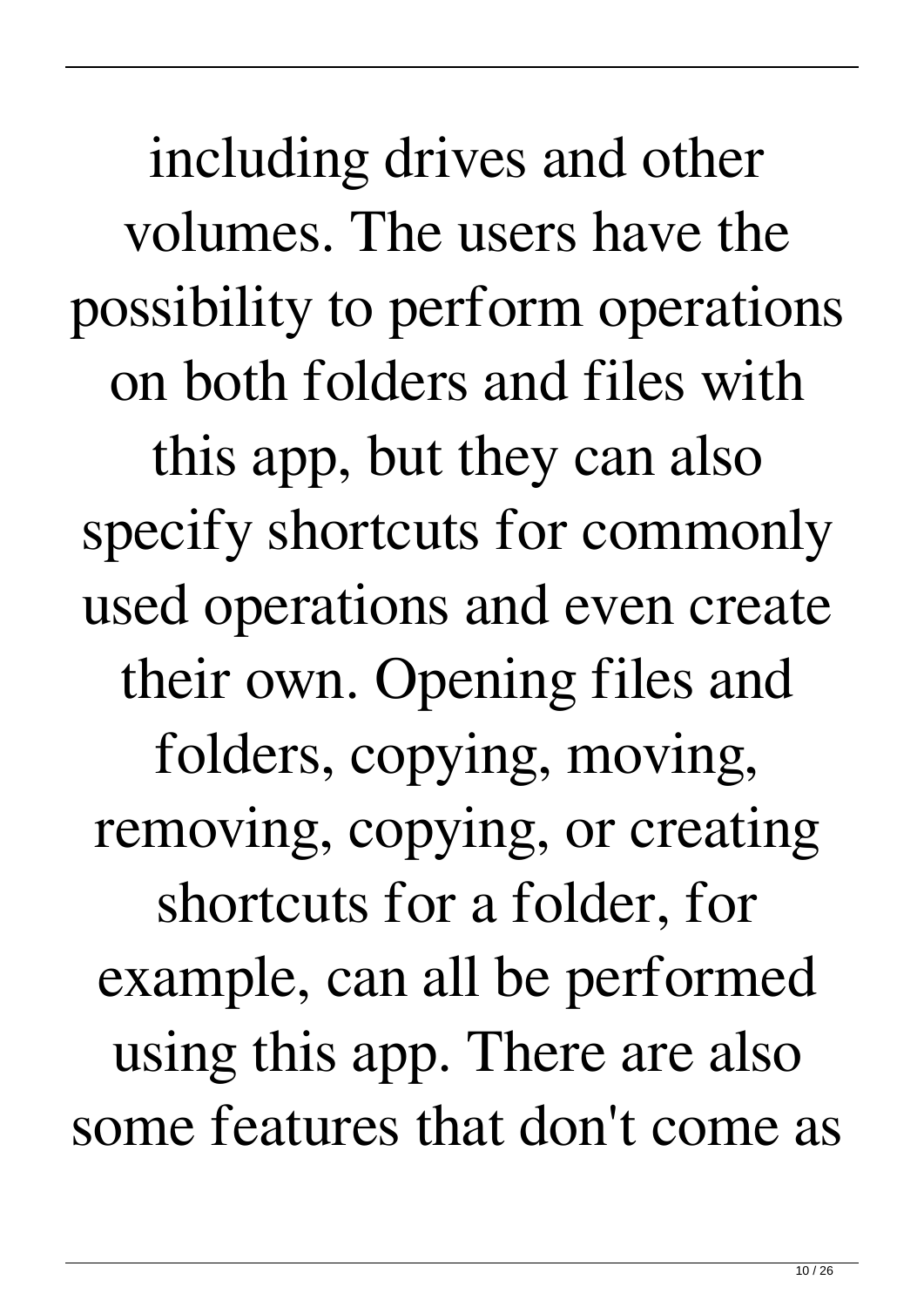part of Windows Explorer, like creating shortcuts to open web links and creating a taskbar button for frequently used folders. It's also a good idea to keep the app updated in order to always have the 77a5ca646e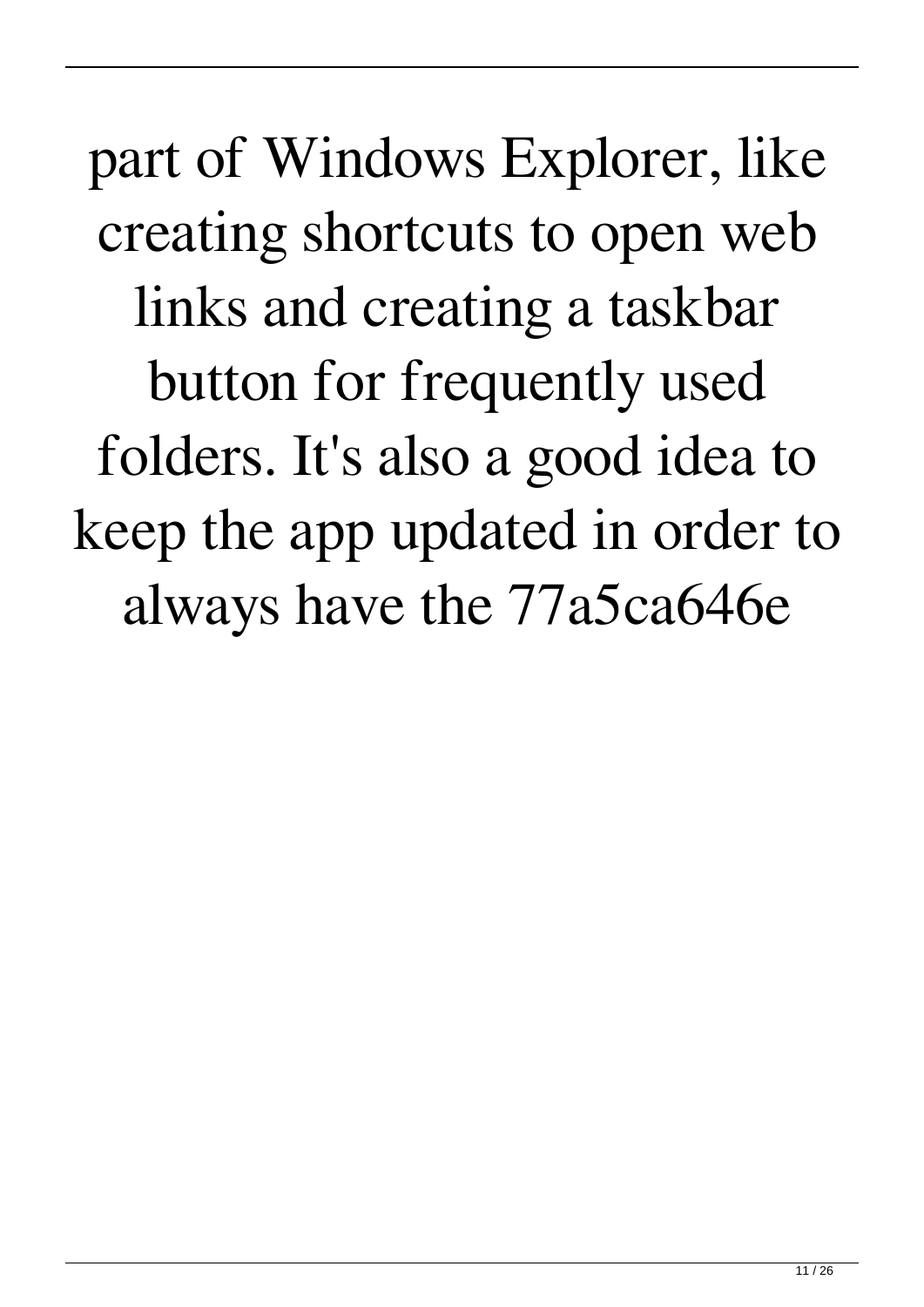Review: Portable Taskbar Shuffle User Review Shuffle all the taskbar buttons to quickly reorganize them. Portable Taskbar Shuffle What it is: Portable Taskbar Shuffle is a freeware application that can be used to quickly reorganize System Tray and Taskbar buttons. Pretty helpful if you're trying to keep things organized on your screen, Portable Taskbar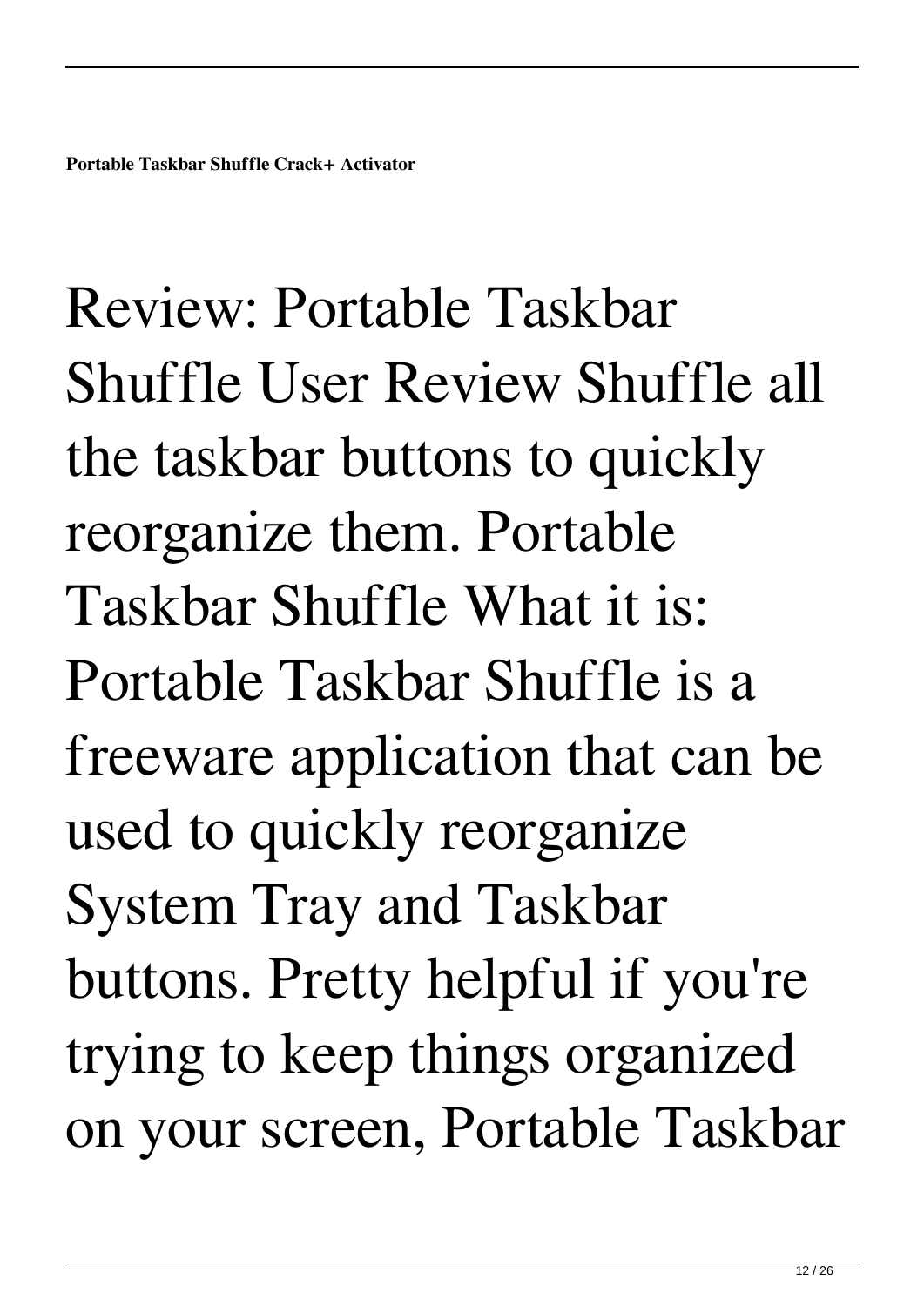Shuffle doesn't offer any difficult feature, but instead it tries to remain user-friendly all the time. There are only a few configuration options and the user is allowed to freely reorganize the items, be they the windows appearing on the Taskbar or the icons listed in System Tray. Dragging and dropping these items does the job in both cases, while a middle mouse click gives you the option to close the programs on the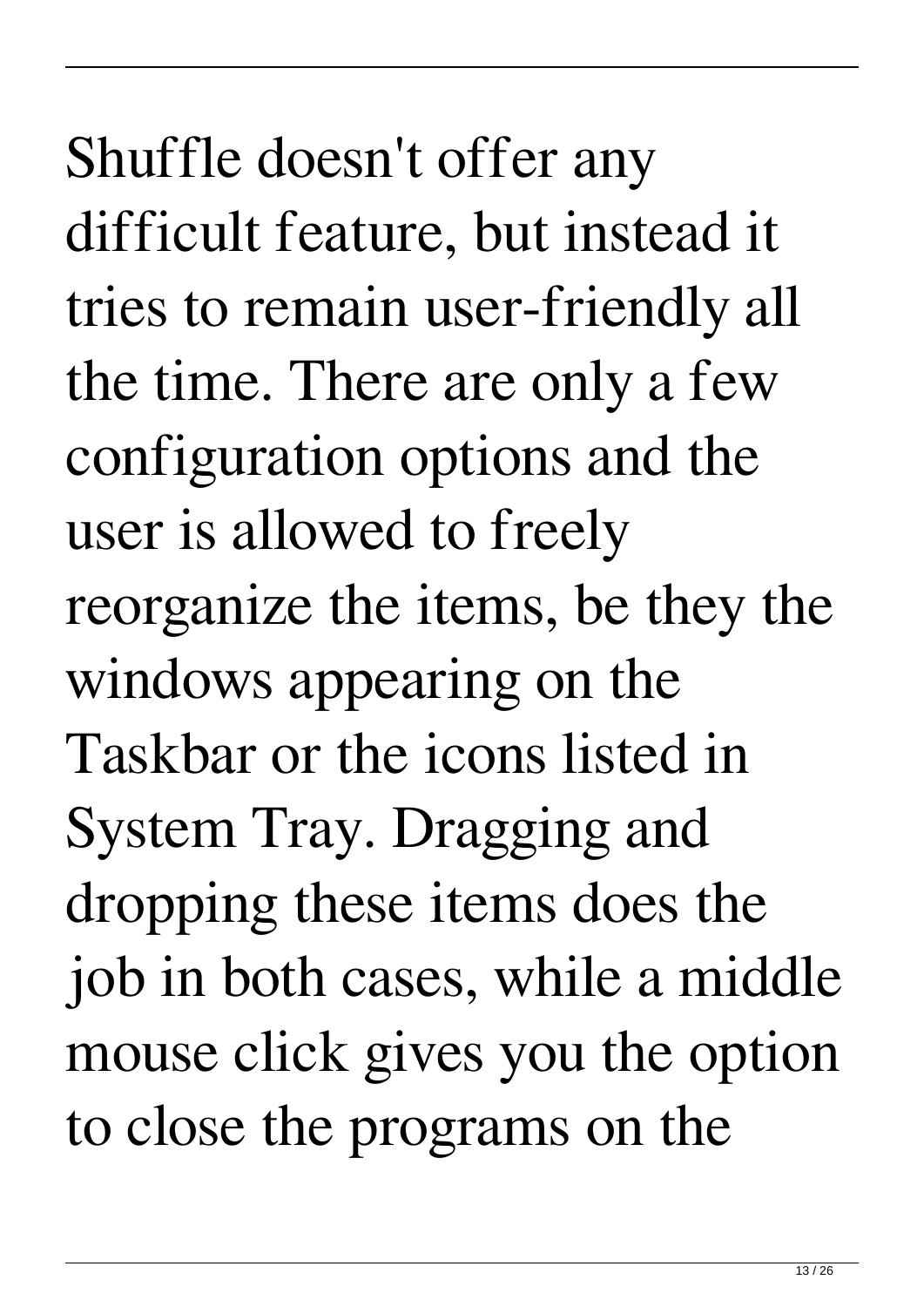Taskbar. There are a few settings too in order to group similar Taskbar buttons or enable Tray icon shuffling whenever you're holding a defined key. Other than that, it all comes down to your preferences and simply drag items around to reorganize them. No special computer skills are needed and the configuration process takes just a few seconds. What's more, as you may find out just by reading its name, Portable Taskbar Shuffle is a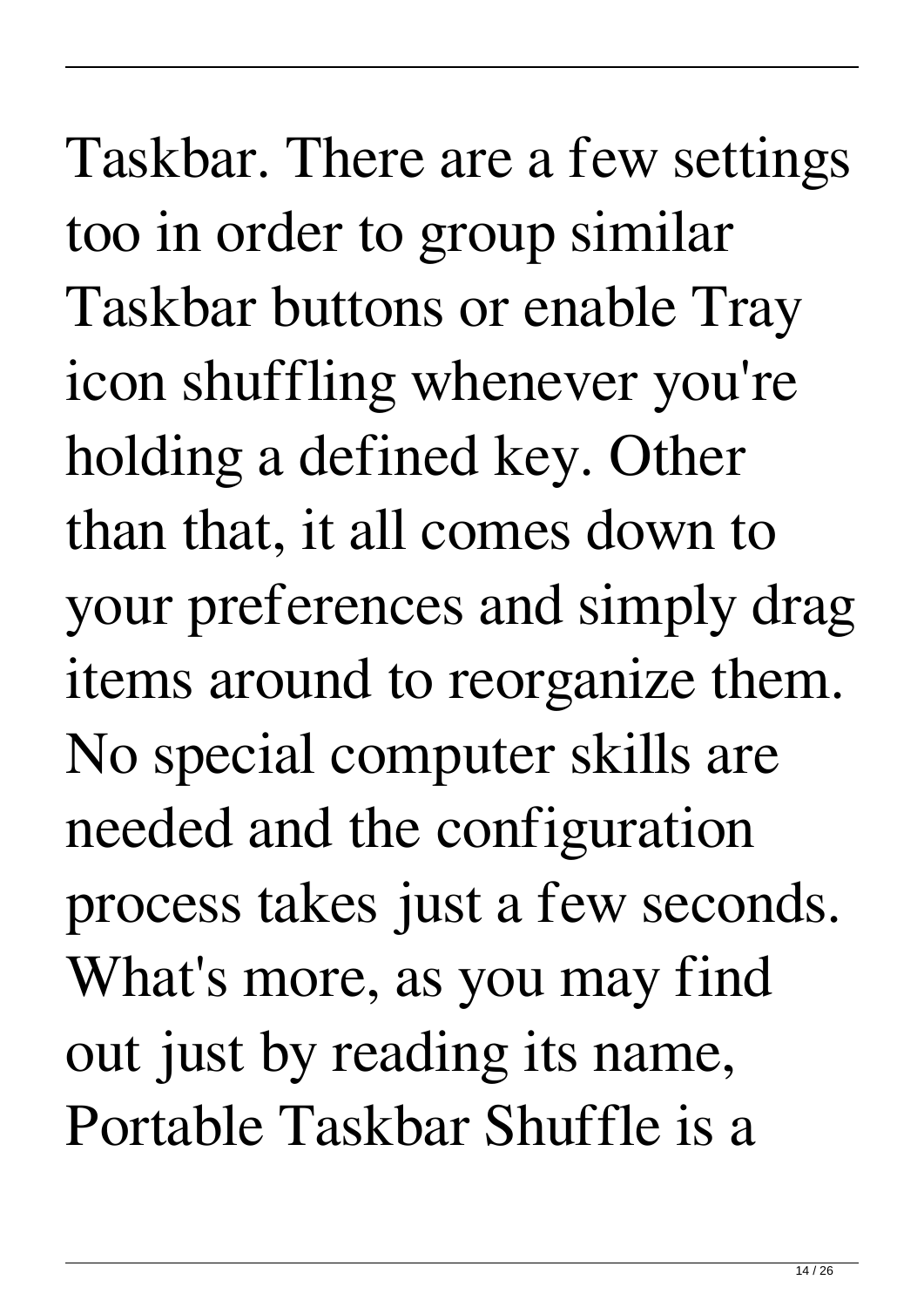fully portable app that can be launched without prior installation. You can easily copy all of its files on a removable drive and use it on the go on another computer. Overall, Portable Taskbar Shuffle is an app that simply serves its purpose and nothing more. It's not a revolutionary product, but it can become a really helpful product if you're trying to keep things organized on the Taskbar and in System Tray. Portable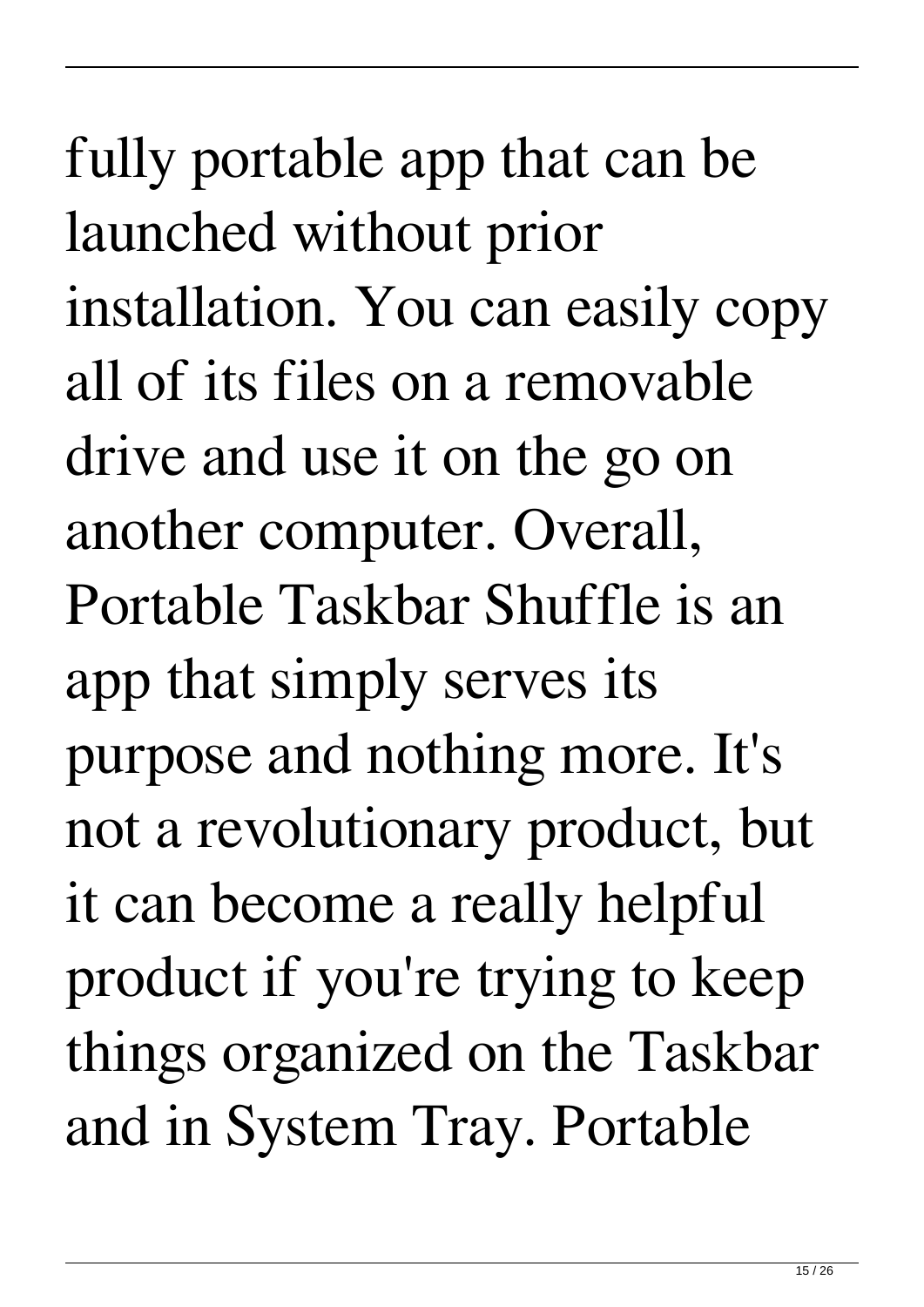Taskbar Shuffle is a freeware application that can be used to quickly reorganize System Tray and Taskbar buttons. Pretty helpful if you're trying to keep things organized on your screen, Portable Taskbar Shuffle doesn't offer any difficult feature, but instead it tries to remain userfriendly all the time. There are only a few configuration options and the user is allowed to freely reorganize the items, be they the windows appearing on the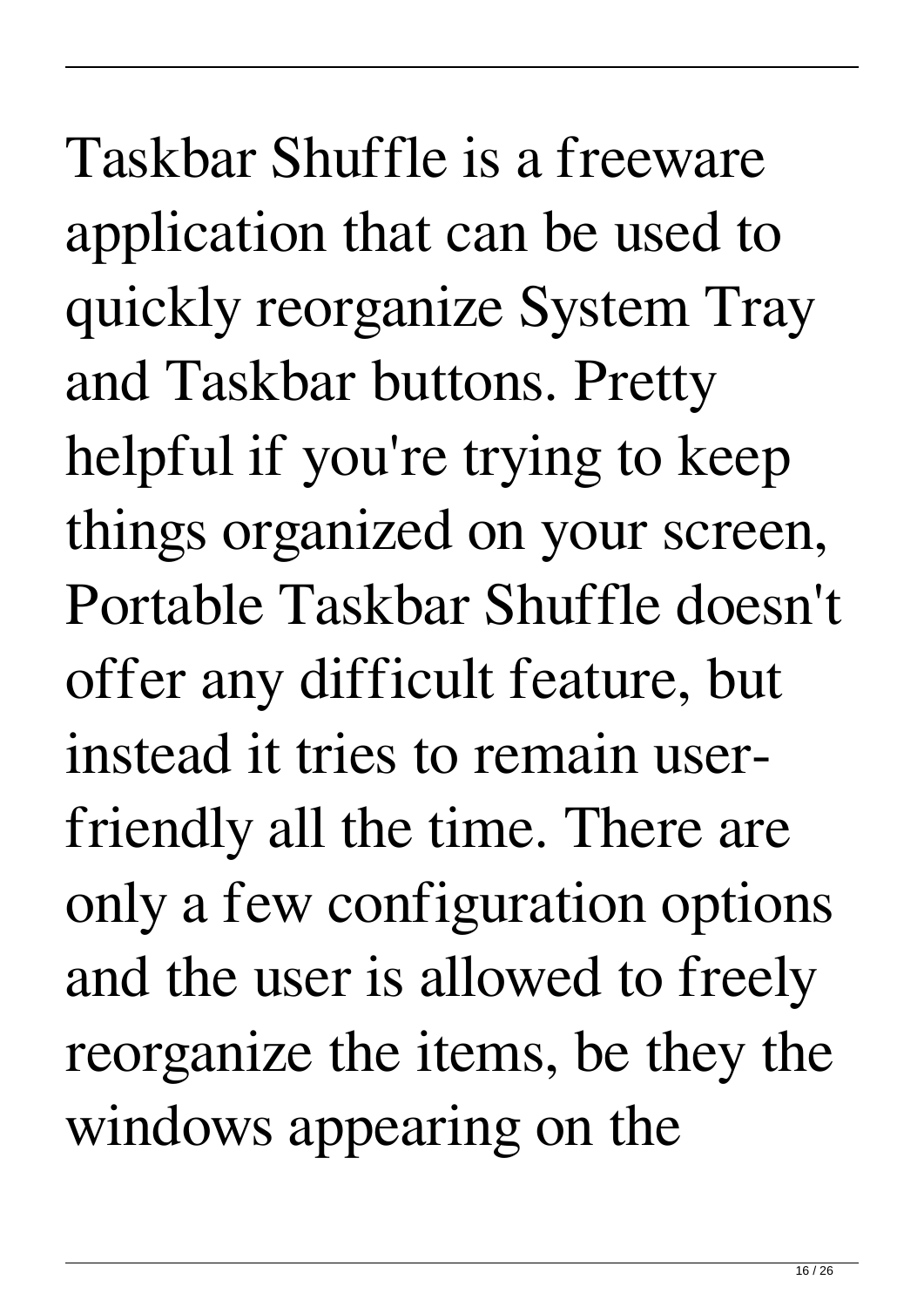Taskbar or the icons listed in System Tray. Dragging and dropping these items does the job in both cases, while a middle mouse click gives you the option to close the programs on the Taskbar. There are a few settings too in order to group similar Taskbar buttons or enable Tray icon

**What's New In?**

### If your desktop is a huge and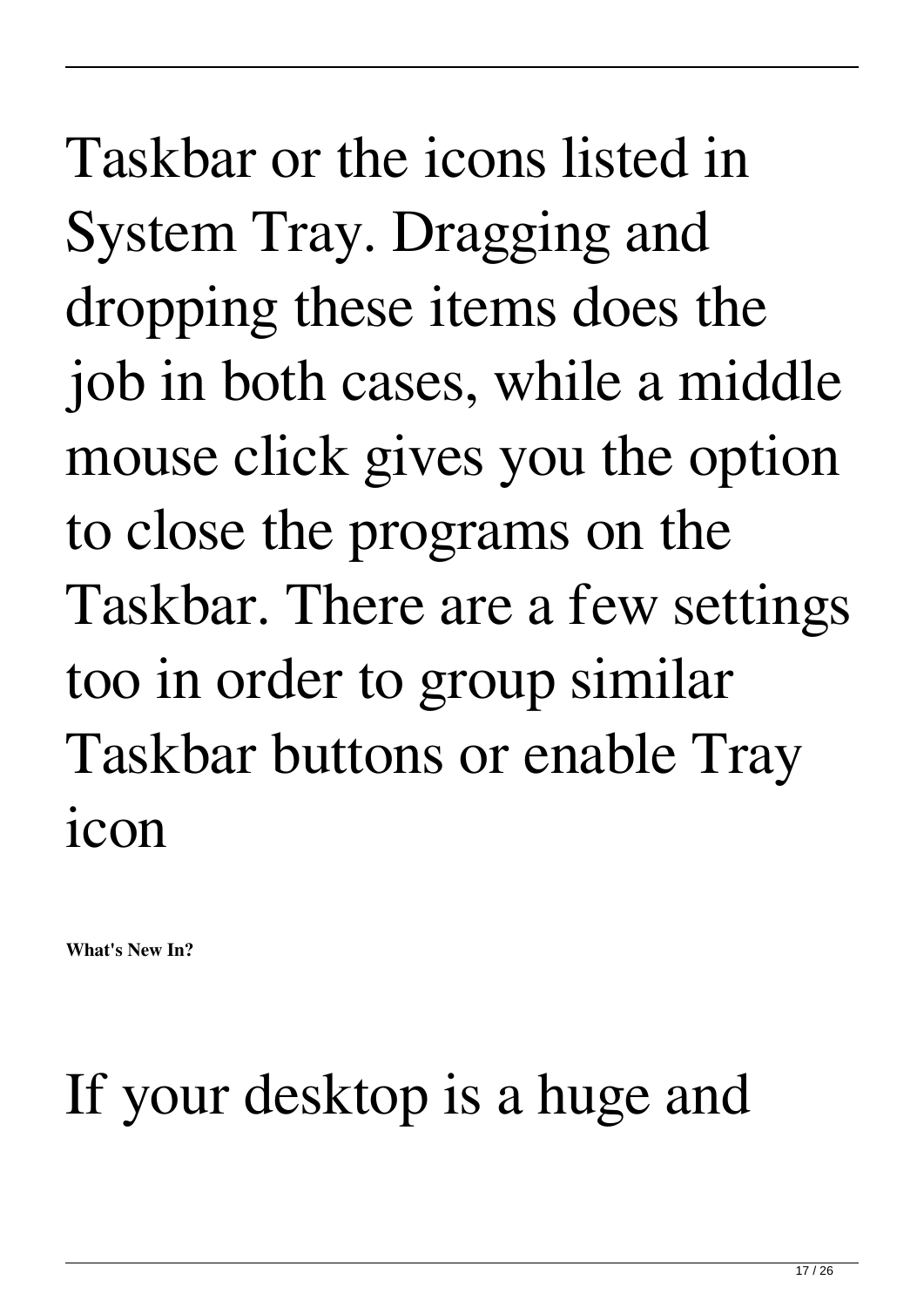busy mess, then you need Toolbar Organizer '17 in a hurry! Toolbar Organizer is a free utility that lets you quickly rearrange windows buttons on the desktop, the Toolbar, and the system tray. With this free utility you can reorganize the buttons on the toolbar in any order, and you can drag and drop items from the toolbar to reorder them as well. You can also set a hotkey to quickly rearrange your system tray icons. This will help you to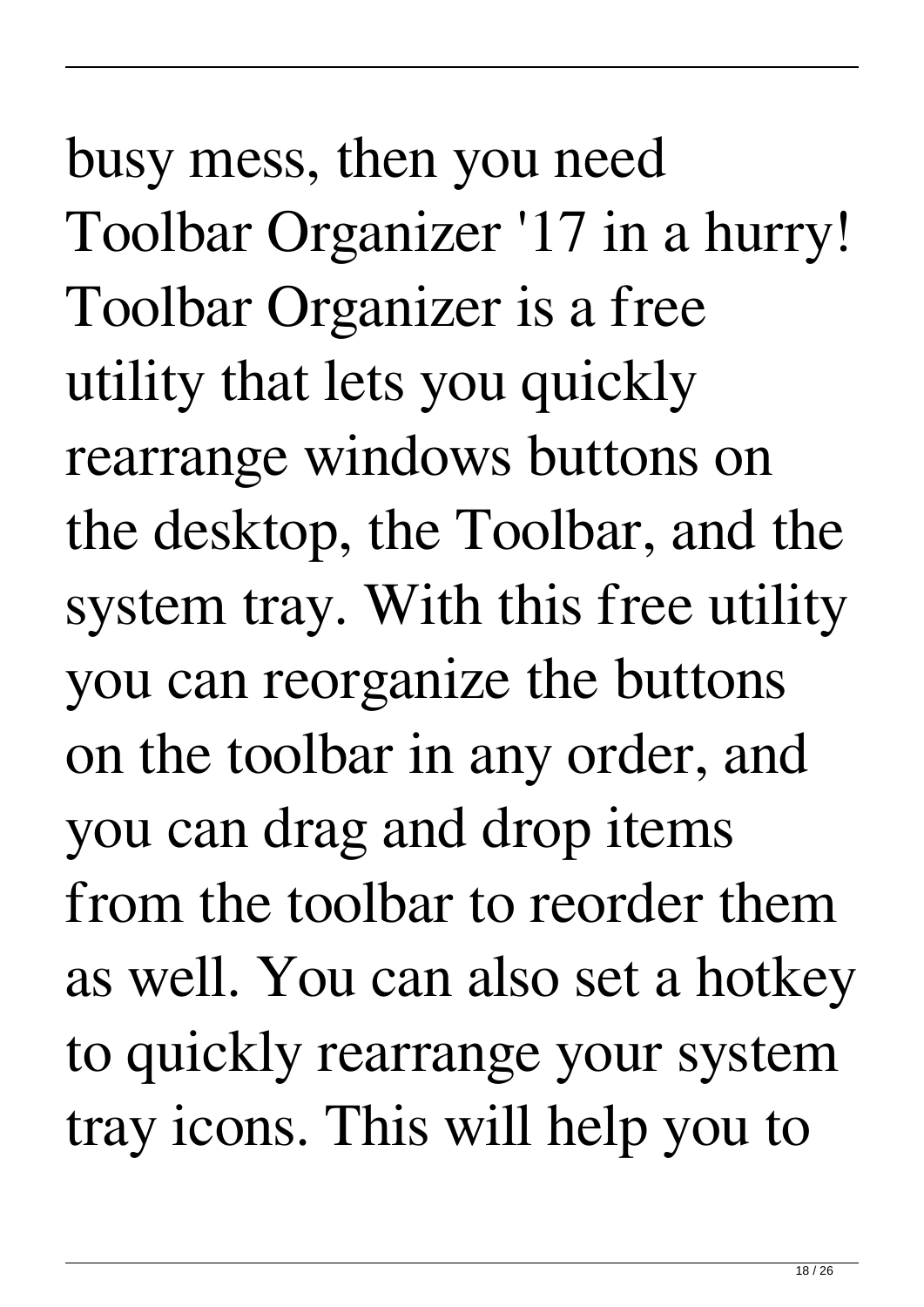manage your workspace so you will be able to spend less time browsing for icons on the desktop. Toolbar Organizer Features: - Drag and drop reorganize buttons on the desktop, system tray and toolbar. - Allows you to add/remove hotkey to quickly reorganize your system tray icons. - Shows the keyboard shortcuts for fast rearrange the buttons on the toolbar. - Automatically add hotkeys for the Tools of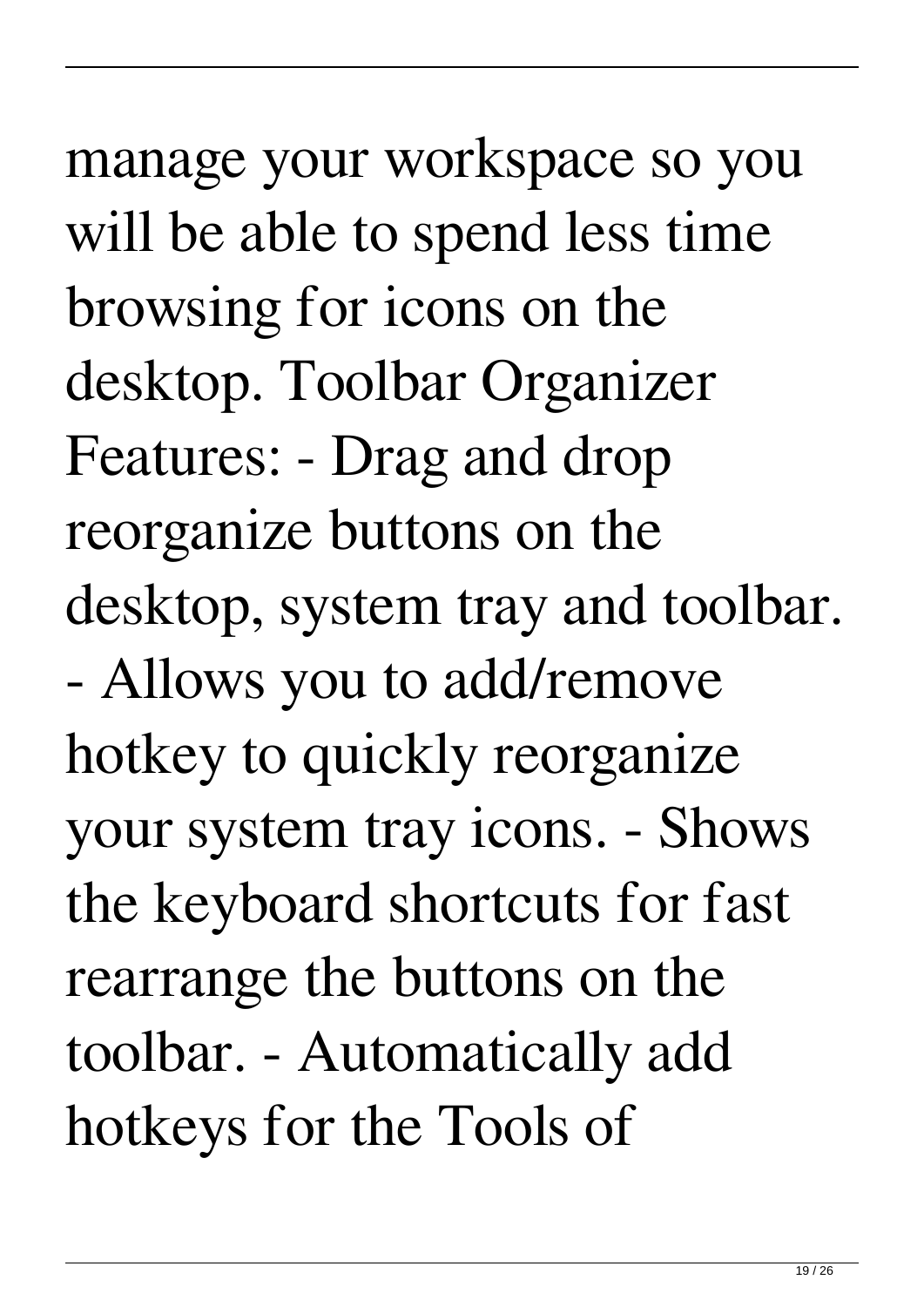Windows 10 to reorganize your toolbar. - Supports both Windows 10 and Windows 8.1. - Displays the tray icons status (online/offline, low battery, and WiFi connected/disconnected) - Shows the software and hardware devices. - Displays the licenses for each application installed on your computer. - Supports 32-bit and 64-bit Windows platforms. - Full Freeware. - No additional program is needed. - Can be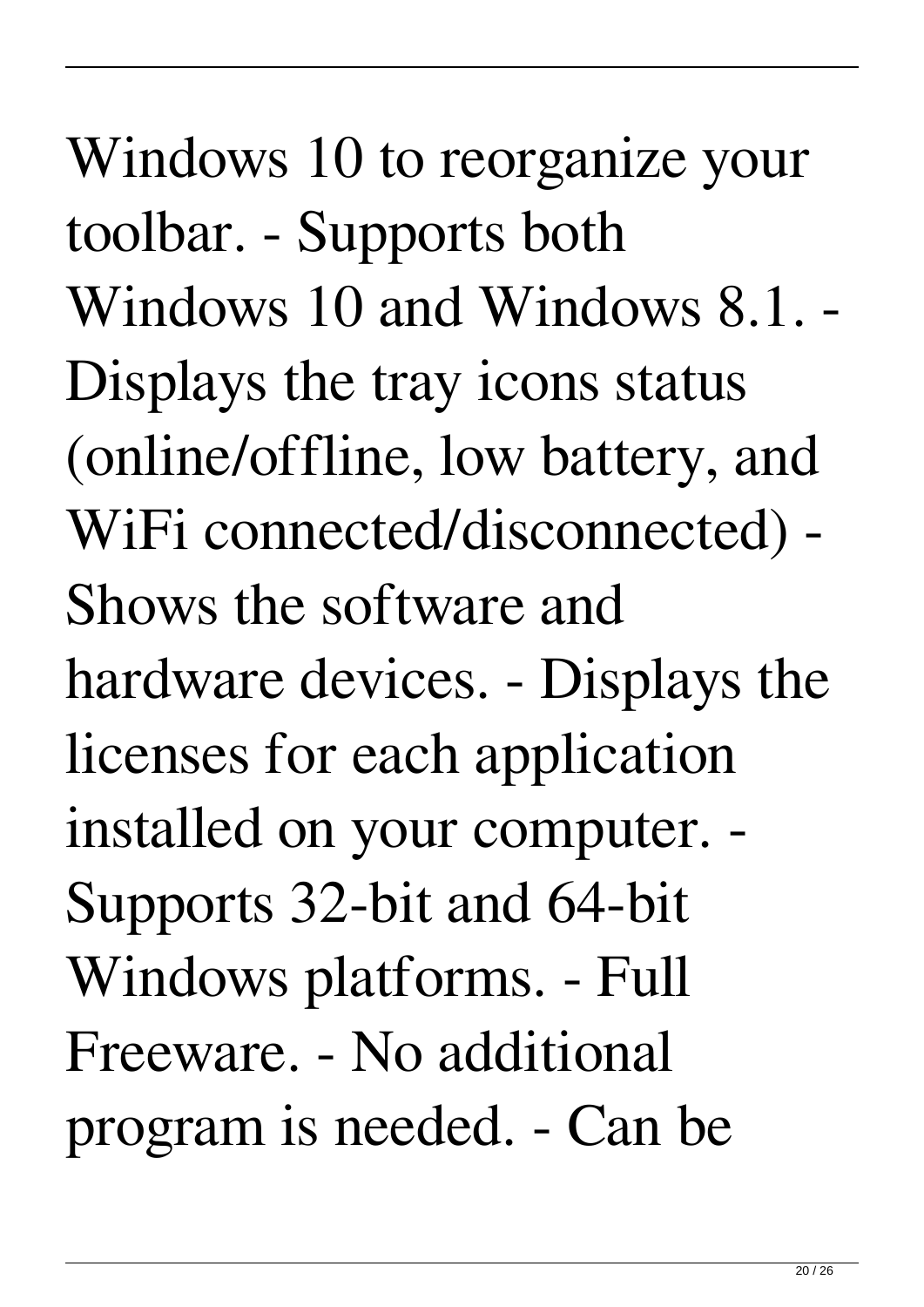launched without prior installation. - Have the ability to reorganize the buttons on both system tray and toolbar. - Shows the icons for shortcuts in the startup. - Has multilingual support for many languages: English, German, French, Spanish, Italian, Russian, Japanese, Chinese (Simplified and Traditional), Korean, Portuguese and Polish. - The most important of all: it supports multiple OSes. - Multilingual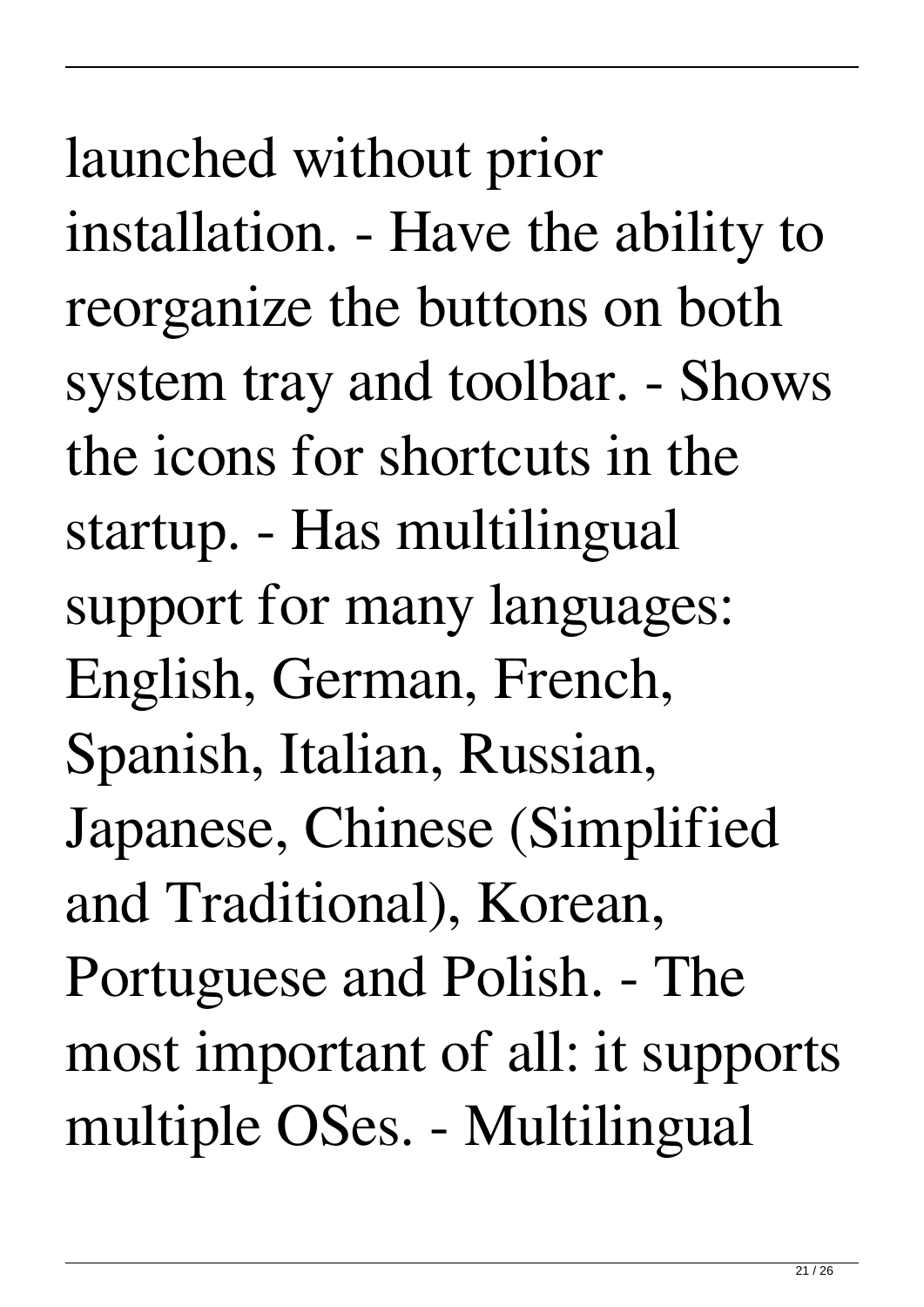interface. Monitor your documents, notes and programs using a customizable set of icons. With this free software you can easily rearrange the icons in the monitor so you can organize the system in the most suitable way. There is a set of options that let you make all of this happen. First of all, you can easily change the layout of the monitor using a simple graphical interface. Moreover, you can add new monitors in the system, and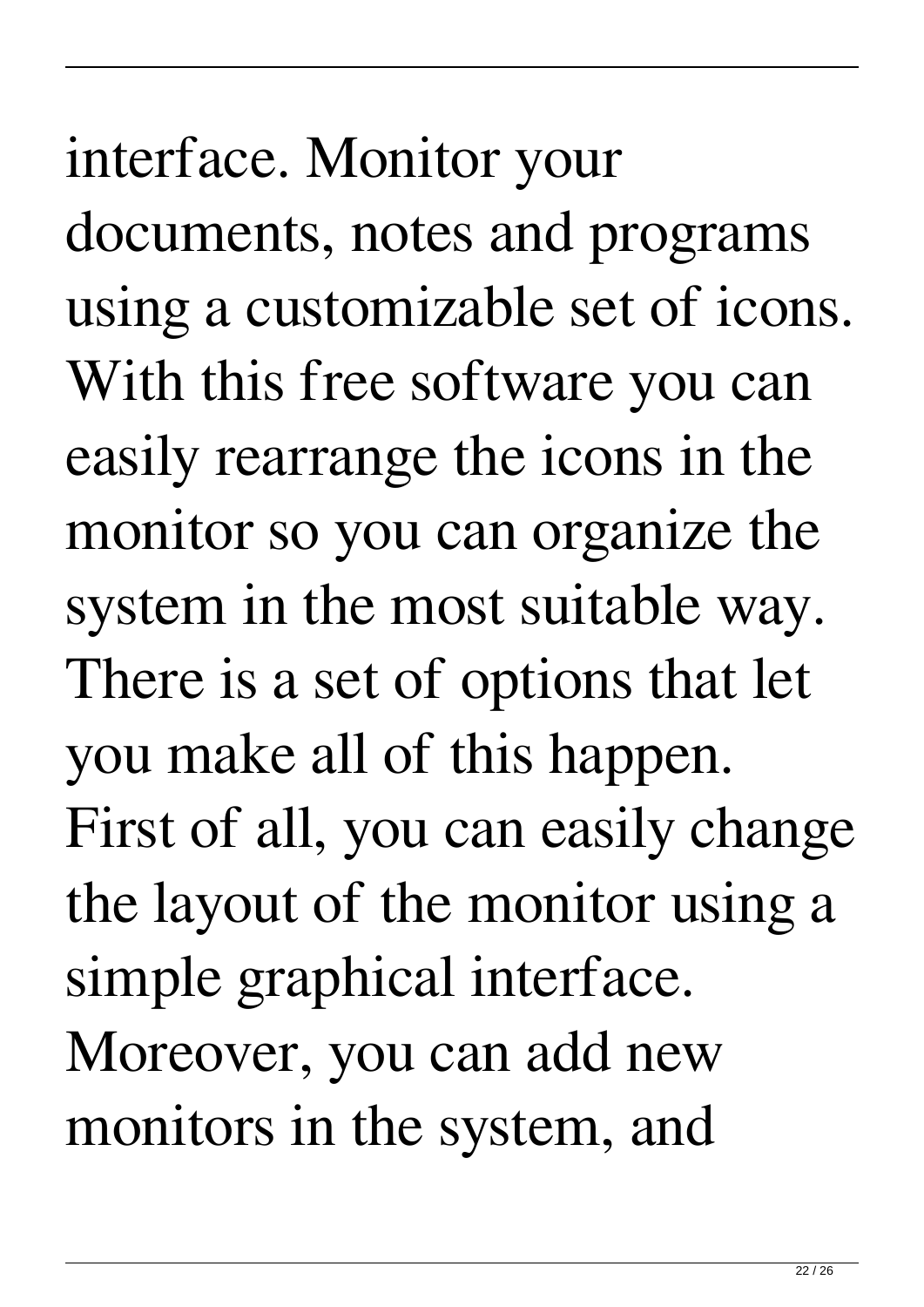delete the monitors already present. Also, you can choose a layout and set of icons that are suitable for your needs. Once this is done, you can easily move and position the icons on the monitor. What's more, Monitor Organizer '17 can be launched without prior installation and you can easily copy the setup files on a removable drive and use them on the go on another computer. Monitor Organizer Features: - The most important of all: it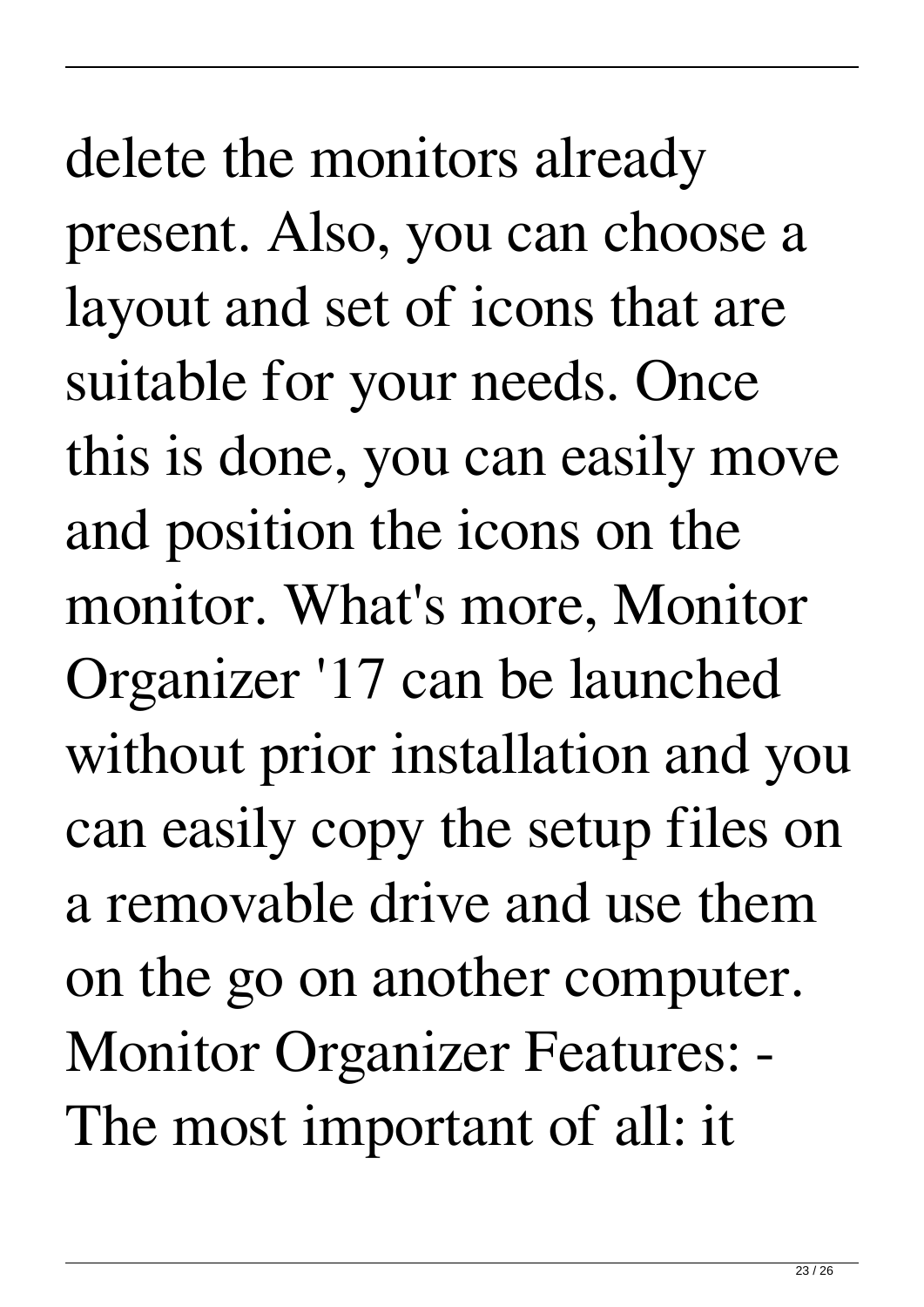## supports multiple OSes. - Multilingual interface.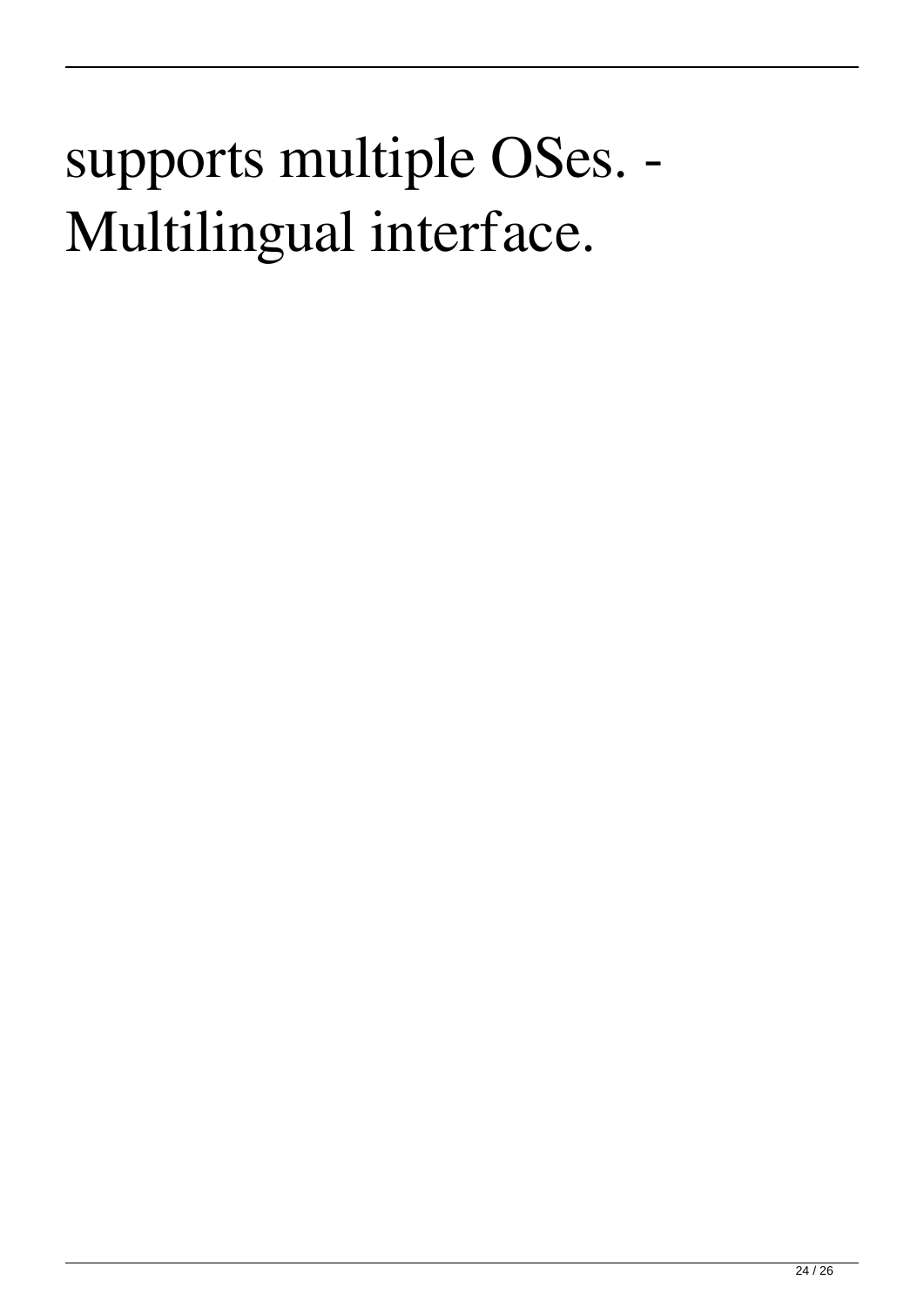**System Requirements For Portable Taskbar Shuffle:**

Windows 7/8/8.1/10 OS: 64-bit Processor: Intel i5 or later RAM: 8GB or more Graphics: NVIDIA® GeForce® GTX 660 or higher, AMD Radeon™ R9 280 or higher, or Intel® HD 4000 Storage: 30GB+ Network: Broadband Internet connection Pre-installed games: Battlefield 1, Dishonored 2, The Witcher 3, Rise of the Tomb Raider, Call of Duty: Black Ops 3 and more